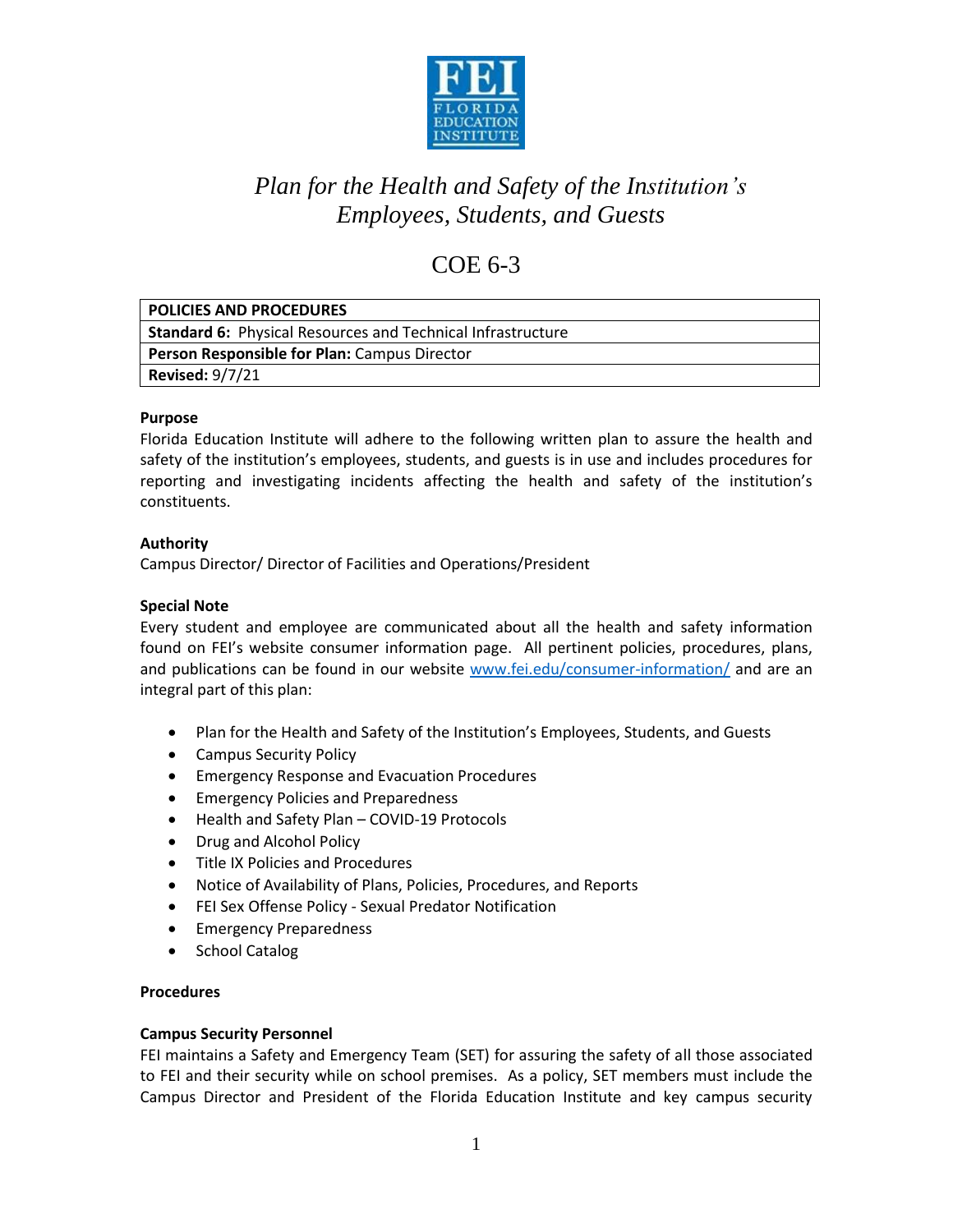

personnel. SET provides guidance and resources for the creation and maintenance safety and emergency plans and procedures for the institution.

### **Accidents and Incidents**

The following is our system for reporting and investigation all accidents and incidents.

- 1. The Director of Operations is responsible for this plan. The Director of Facilities and Operations (DFO) assures compliance by way of supervision.
- **2.** Employees and students must consider first if calling 9-1-1 is appropriate or necessary. If the employee or student is not certain, the decision then has to be to call 9-1-1 out of precaution. **CALL 9-1-1 WHEN IN DOUBT. DO NOT HESITATE.**
- 3. All accidents and incidents must be reported to the Campus Director immediately regardless of its seriousness or lack thereof.
- 4. The Campus Director shall communicate the accident or incident to the Director of Facilities and Operations as soon as feasibly possible and submit an incident report.
- 5. The Campus Director or his/her designee shall gather all pertinent information and document accidents and incidents using incident form.
- 6. All accidents and incidents must be presented to the DFO for investigation within 48 hours or improvement of safety protocols.
- 7. A copy of the completed incident report form with the Campus Director response and approval will be filed in the:
	- Employee's personnel file
	- Incident Report file

### **An Emergency – What to do**

Think safety first! In case of an emergency, **call 9-1-1** and request emergency medical personnel to be sent to the school.

In the event an emergency occurs, you should become familiar with the detailed health and safety policies and procedures as published in the FEI website consumer information page: [www.fei.edu/consumer-information/.](http://www.fei.edu/consumer-information/) Most of the information in this plan is a synopsis the more detailed plans available on the website.

The following are the most basic emergency response steps: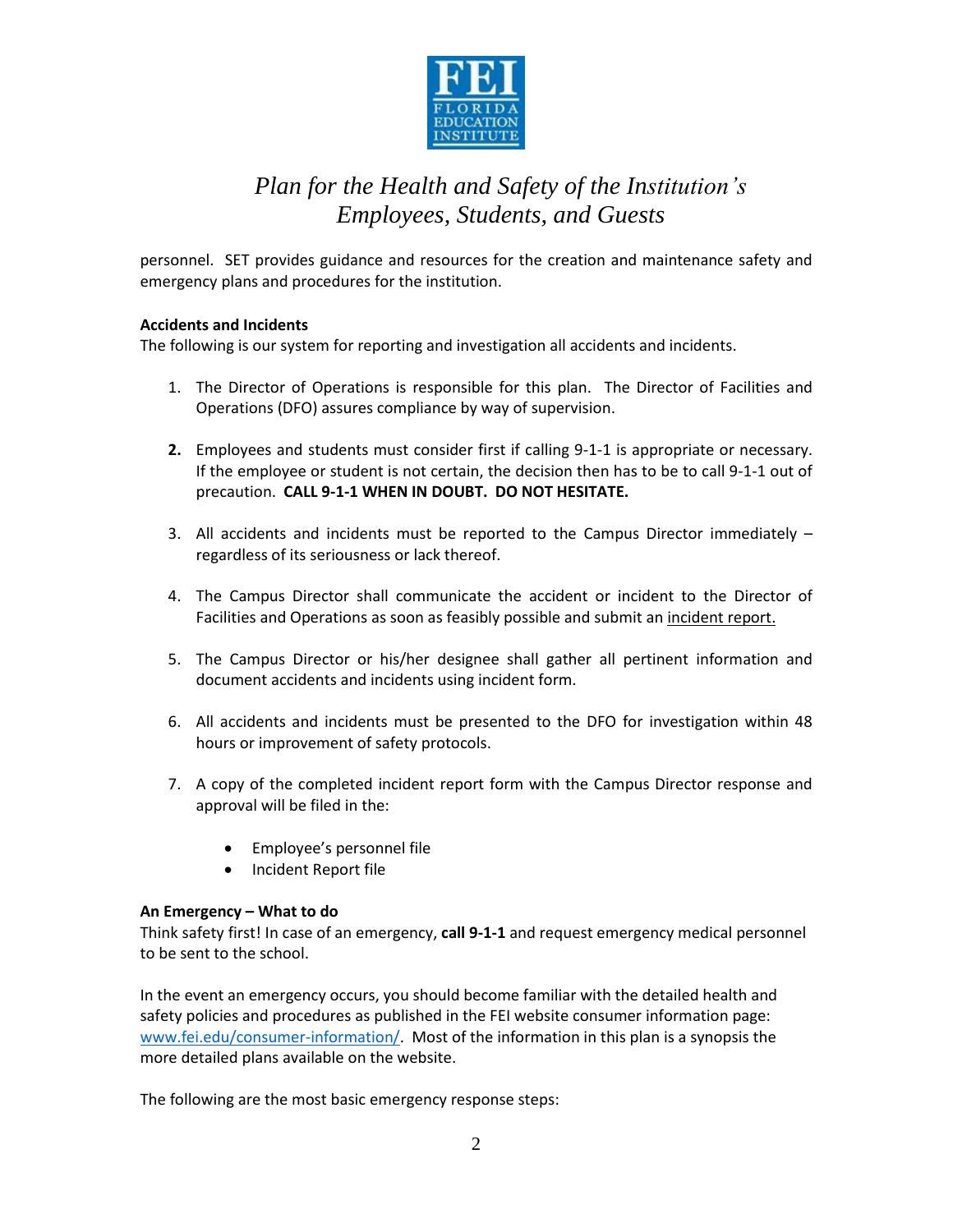

### **In you think 9-1-1 should be called, then Call 9-1-1**

- Contact the Campus Director or administrator on campus (if possible)
- Use the proper emergency exit routes in case of evacuation
- Use common sense

Any health and safety issues that come up must be notified to the Campus Director in writing at [services@fei.edu.](mailto:services@fei.edu)

### **Personal Safety**

Encourage for everyone in the school to always look after one another. At the end of evening classes, try to know if anyone (student or employee) must walk to his/her car or bus alone, particularly if parking in the back of the building. Encourage students to walk together and escort each other. **Remember everyone's personal safety is everyone's responsibility.** 

### **Weather**

Refer to FEI's Emergency Policies and Preparedness for Students and Employees at [www.fei.edu/consumer-information/](http://www.fei.edu/consumer-information/)

### **FEI will follow the Miami-Dade County Schools policy and decisions with regards to all cancellation of classes and school days due to storms or bad weather, including hurricanes and/or tornado watches.**

### **Safe Workplace**

It is FEI's policy to provide a school and workplace that is safe and free from all threatening and intimidating conduct. Therefore, FEI will not tolerate violence or threats of violence in any form in the school (workplace) or at school-related functions. This policy applies to all FEI employees and students.

### **Communication**

At times, emergencies such as severe weather, fires, terrorist threats or power failures can disrupt the operation of the school. In extreme cases, these circumstances may require the closing of the school. In the event that such an emergency occurs during non-working hours, the school will change the message on the answering machine to communicate to students, employees, and others of the steps that should be taken or the decisions that have been made.

FEI's website will also be revised to make announcements.

Employees can refer to the FEI WhatsApp group communication.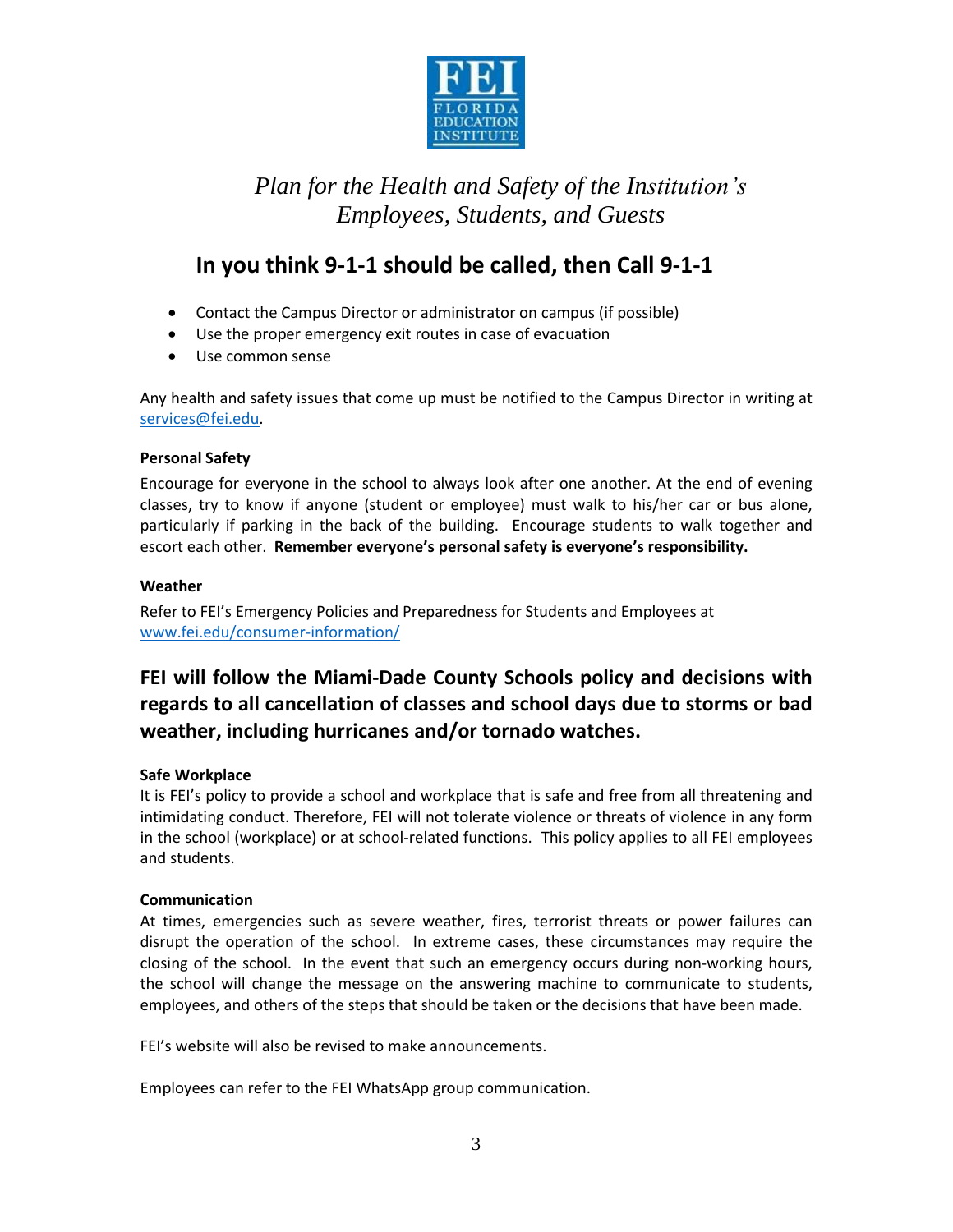

When appropriate, the telephone calls may be transferred to a designated staff member. Employees and students should always call the main numbers of the school: 305-263-9990 or 305-444-1515.

### **Refer to FEI Website for all Health and Safety Policies and Procedures**

The following policies, procedures, and publications can be found in our website [\(www.fei.edu/consumer-information/\)](http://www.fei.edu/consumer-information/) and are an integral part of this plan:

### **In Case of Fire Use Evacuation Routes**

In the event of a fire instructors and staff shall assist students and others in the proper use of the emergency exit evacuation routes.

Refer to FEI's website pag[e www.fei.edu/consumer-information/](http://www.fei.edu/consumer-information/)

#### **Non-emergency Cases**

If the case is minor in nature where the first aid kit could be of assistance, the individual must be directed to where the first aid kit and supplies are kept. An incident report is still required to be submitted and approved by Campus Director.

### **If a Student/Employee is Involved**

Due to confidentiality rights, NO information may be given to anyone relative to a student's health history unless there is written consent provided by the student to provide said information. If approved by student employee in writing, this information can ONLY be provided to emergency medical personnel.

### **Contact Family of Sick or Injured**

Pull student file and contact person(s) designated by the sick or injured individual if student requested this to be done. Only the emergency family contact person(s) on file can be called.

### **Keep Individual Comfortable**

Keep the sick or injured individual comfortable until emergency medical personnel arrive. If possible, have a medical staff member monitor the area where individual is located.

### **Employees NOT to Provide Treatment**

At no time is an individual to be moved or treated by an employee, irrespective of the employee's experience and training.

### **Dealing with Chemicals**

All hazardous chemicals must be stored safely and away from potential misuse or mishandling. Chemicals are to be handled with care by authorized personnel only. If chemicals are to be used in the administering of our education, it must be part of the curriculum and carefully supervised by instructor.